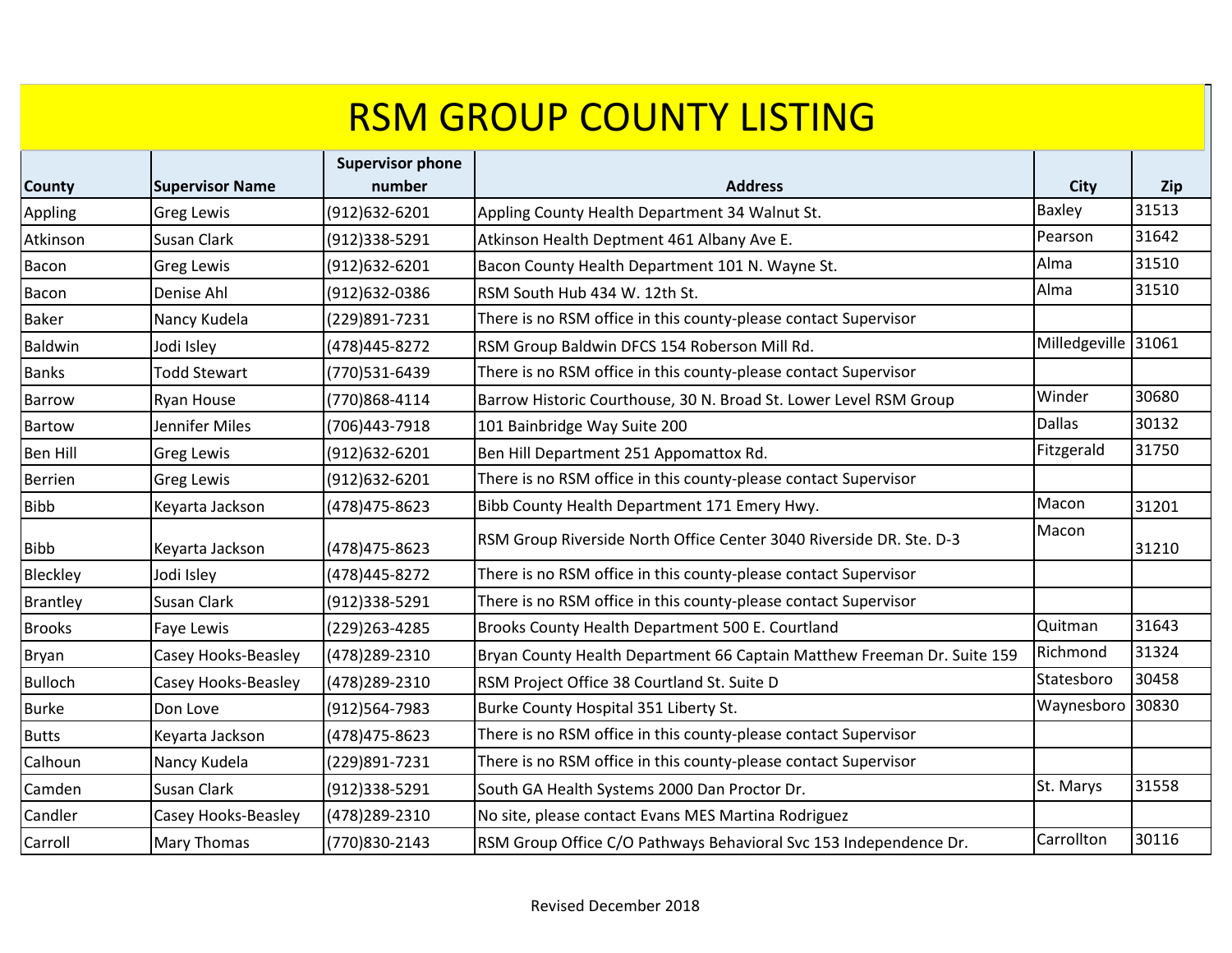|               |                        | <b>Supervisor phone</b> |                                                                         |                    |       |
|---------------|------------------------|-------------------------|-------------------------------------------------------------------------|--------------------|-------|
| <b>County</b> | <b>Supervisor Name</b> | number                  | <b>Address</b>                                                          | <b>City</b>        | Zip   |
| Catoosa       | Angie Taylor           | (706)492-4262           | Catoosa County Health Department 145 Catoosa Cir.                       | Ringgold           | 30736 |
| Charlton      | Susan Clark            | (912)338-5291           | There is no RSM office in this county-please contact Supervisor         |                    |       |
| Chatham       | Casey Hooks-Beasley    | (478) 289-2310          | RSM Project Office Chatham County Health Department 1395 Eisenhower Dr. | Savannah           | 31046 |
| Chattahoochee | Tina Webb-Trotman      | (706)568-5268           | There is no RSM office in this county-please contact Supervisor         | Cusseta            | 31805 |
| Chattooga     | Angie Taylor           | (706)492-4262           | There is no RSM office in this county-please contact Supervisor         |                    |       |
| Cherokee      | Jennifer Miles         | (770)443-7918           | There is no RSM office in this county-please contact Supervisor         |                    |       |
| Clarke        | Ryan House             | (770)868-4114           | Piedmont Athens Regional 1199 Prince Ave.                               | Athens             | 30601 |
| Clay          | Tina Webb-Trotman      | (706)568-5268           | There is no RSM office in this county-please contact Supervisor         | <b>Fort Gaines</b> | 39851 |
| Clayton       | Ketsia Benoit          | 770-960-2092            | RSM Group 1400 Southlake Plaza Dr.                                      | Morrow             | 30260 |
| Clinch        | Faye Lewis             | (229) 263-4285          | RSM Group Office 285 Sweat St.                                          | Homerville         | 31634 |
| Cobb          | Jennifer Miles         | (770)443-7918           | Smyrna Health Department 3830 S. Cobb Dr. Ste. 200                      | Smyrna             | 30080 |
| Cobb          | Jennifer Miles         | (770)443-7918           | South Cobb Community Health Center 875 Six Flags Dr. Bldg. 1            | Austell            | 30168 |
| Coffee        | Susan Clark            | (912)338-5291           | Coffee County Health Department 1111 Baker Hwy.                         | Douglas            | 31533 |
| Colquitt      | Nancy Kudela           | (229)891-7231           | RSM Group Office 449 N. Main St. Suite B                                | Moultrie           | 31768 |
| Columbia      | Don Love               | (912)564-7983           | There is no RSM office in this county-please contact Supervisor         |                    |       |
| Cook          | Faye Lewis             | (229)263-4285           | Memorial Hospital of Adel/Employee Health Office 700 N Parrish Ave.     | Adel               | 31620 |
| Coweta        | <b>Mary Thomas</b>     | (770)830-2143           | RSM Group Office 45 Sutherland Dr. Suite C                              | Newnan             | 30263 |
| Crawford      | Keyarta Jackson        | (478) 475-8623          | There is no RSM office in this county-please contact Supervisor         |                    |       |
| Crisp         | Tina Webb-Trotman      | (706)568-5268           | There is no RSM office in this county-please contact Supervisor         | Cordele            | 31015 |
| Dade          | Angie Taylor           | (706)492-4262           | There is no RSM office in this county-please contact Supervisor         |                    |       |
| Dawson        | <b>Todd Stewart</b>    | (770)531-6439           | There is no RSM office in this county-please contact Supervisor         |                    |       |
| Decatur       | Nancy Kudela           | (229)891-7231           | RSM Group Office - Bainbridge Housing Authority 912 N. Sims St.         | Bainbridge         | 39818 |
| DeKalb        | Harry Peagler          | (770)414-3379           | DeKalb Access Resource Center 949 N. Hairston Rd.                       | Stone              | 30083 |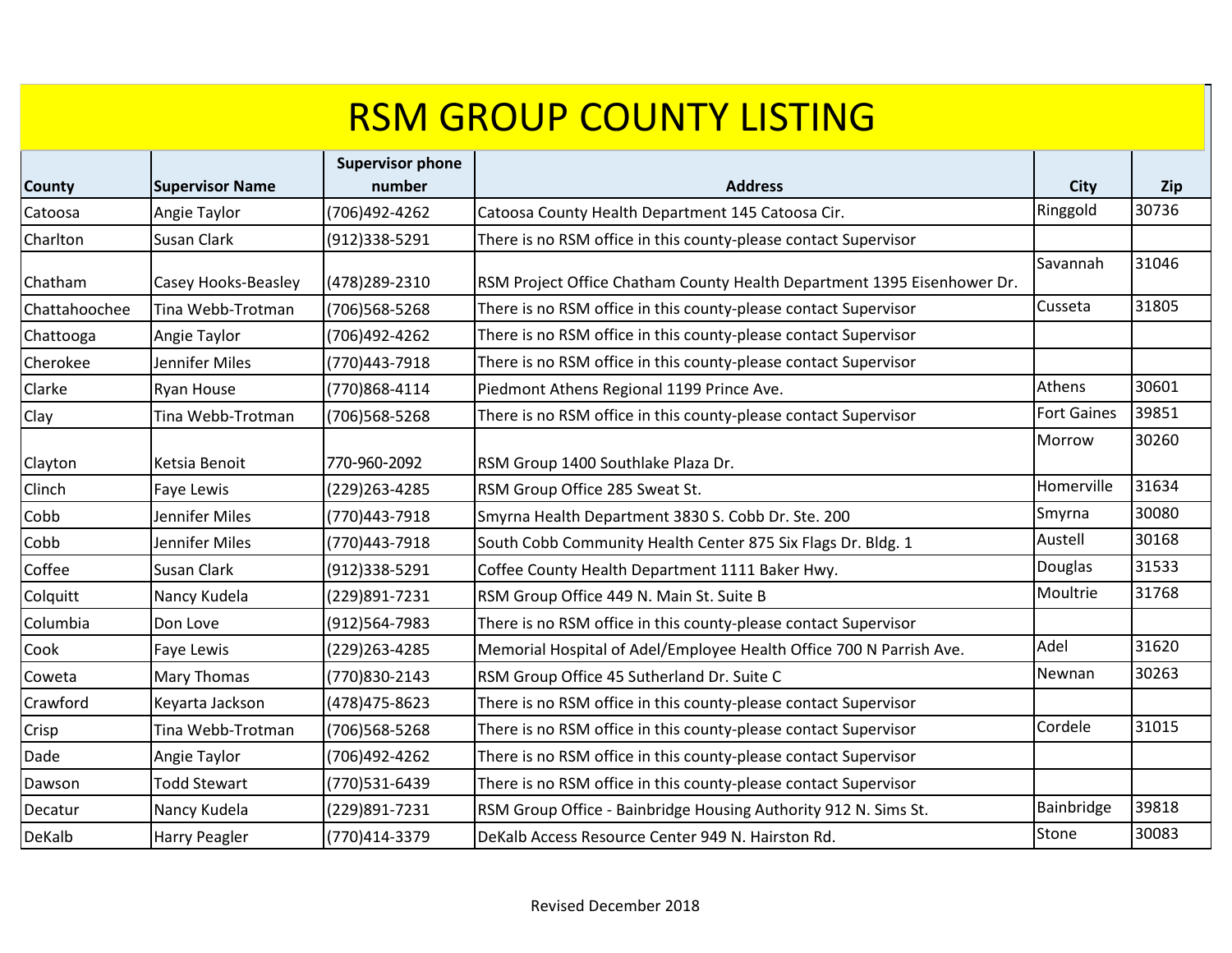| County    | <b>Supervisor Name</b> | <b>Supervisor phone</b><br>number | <b>Address</b>                                                             | <b>City</b>         | Zip   |
|-----------|------------------------|-----------------------------------|----------------------------------------------------------------------------|---------------------|-------|
| DeKalb    | Atiya Hasan            | (770)414-3535                     | RSM Project Center 2300 Henderson Mill Rd. Suite 404-B                     | Atlanta             | 30345 |
| DeKalb    | Atiya Hasan            | (770)414-3535                     | North DeKalb Health Center 3807 Clairmont Rd.                              | Chamblee            | 30341 |
| DeKalb    | Atiya Hasan            | (770)414-3535                     | Kirkwood Health Center RSM Project 30 Warren St. RM 2079                   | Atlanta             | 30317 |
| DeKalb    | Atiya Hasan            | (770)414-3535                     | Clifton Springs Health Department 3110 Clifton Springs Rd. Ste D-49        | Decatur             | 30034 |
| DeKalb    | Harry Peagler          | (770)414-3379                     | Oakhurst Community Health Center 5582 Memorial Dr.                         | Stone               | 30080 |
| DeKalb    | Atiya Hasan            | (770)414-3535                     | Central DeKalb Health Department 440 Winn Way                              | Decatur             | 30030 |
| DeKalb    | Atiya Hasan            | (770)414-3535                     | Rd.                                                                        | Atlanta             | 30329 |
| DeKalb    | Atiya Hasan            | (770)414-3535                     | DeKalb Medical Center 2701 N. Decatur Rd.                                  | Decatur             | 30033 |
| DeKalb    | Nelli Vergilis         | (770)840-2265                     | East DeKalb Health Center 2277 S. Stone Mountain                           | Lithonia            | 30058 |
| DeKalb    | Atiya Hasan            | (770)414-3535                     | Children's Healthcare of Atlanta 1644 Tullie Cir.                          | Atlanta             | 30329 |
| Dodge     | Jodi Isley             | (478) 445-8272                    | RSM Group, Dodge County Hospital, 901 Griffin Ave                          | Eastman             | 31023 |
| Dooly     | Tina Webb-Trotman      | (706)568-5268                     | There is no RSM office in this county-please contact Supervisor            | Vienna              | 31092 |
| Dougherty | Nancy Kudela           | (229)891-7231                     | RSM Group Office - Turner Job Corp 2000 Schilling Ave.                     | Albany              | 31705 |
| Dougherty | Nancy Kudela           | (229)891-7231                     | RSM Group Office - Dougherty County Health Department 1710 S. Slappy Blvd. | Albany              | 31706 |
| Douglas   | Jennifer Miles         | (770)443-7918                     | Douglas County Health Department 6770 Selman Dr.                           | Douglasville        | 30134 |
| Early     | Nancy Kudela           | (229)891-7231                     | There is no RSM office in this county-please contact Supervisor            |                     |       |
| Echols    | Faye Lewis             | (229) 263-4285                    | There is no RSM office in this county-please contact Supervisor            |                     |       |
| Effingham | Don Love               | (912)564-7983                     | RSM Group Office Effingham County Health Department 802 Hwy. 119 S.        | Springfield         | 31329 |
| Elbert    | <b>Ryan House</b>      | (770)868-4114                     | There is no RSM office in this county-please contact Supervisor            |                     |       |
| Emanuel   | Don Love               | (912)564-7983                     | RSM Group 101 N Main St. RM 310                                            | Swainsboro          | 30401 |
| Evans     | Casey Hooks-Beasley    | (478) 289-2310                    | Evans Memorial Hospital 200 N. River St. RM 127                            | Claxton             | 30417 |
| Fannin    | Angie Taylor           | (706)492-4262                     | Fannin County Head Start 8731 Lakewood Hwy.                                | Mineral Bluff 30559 |       |
| Fayette   | Mary Thomas            | (770)830-2143                     | There is no RSM office in this county-please contact Supervisor            |                     |       |
| Floyd     | Jennifer Miles         | (770)443-7918                     | Floyd County Health Department 16 E. 12th St.                              | Rome                | 30161 |
| Forsyth   | <b>Todd Stewart</b>    | (770)531-6439                     | Northside Forsyth 1200 Northside Forsyth Dr.                               | Cumming             | 30041 |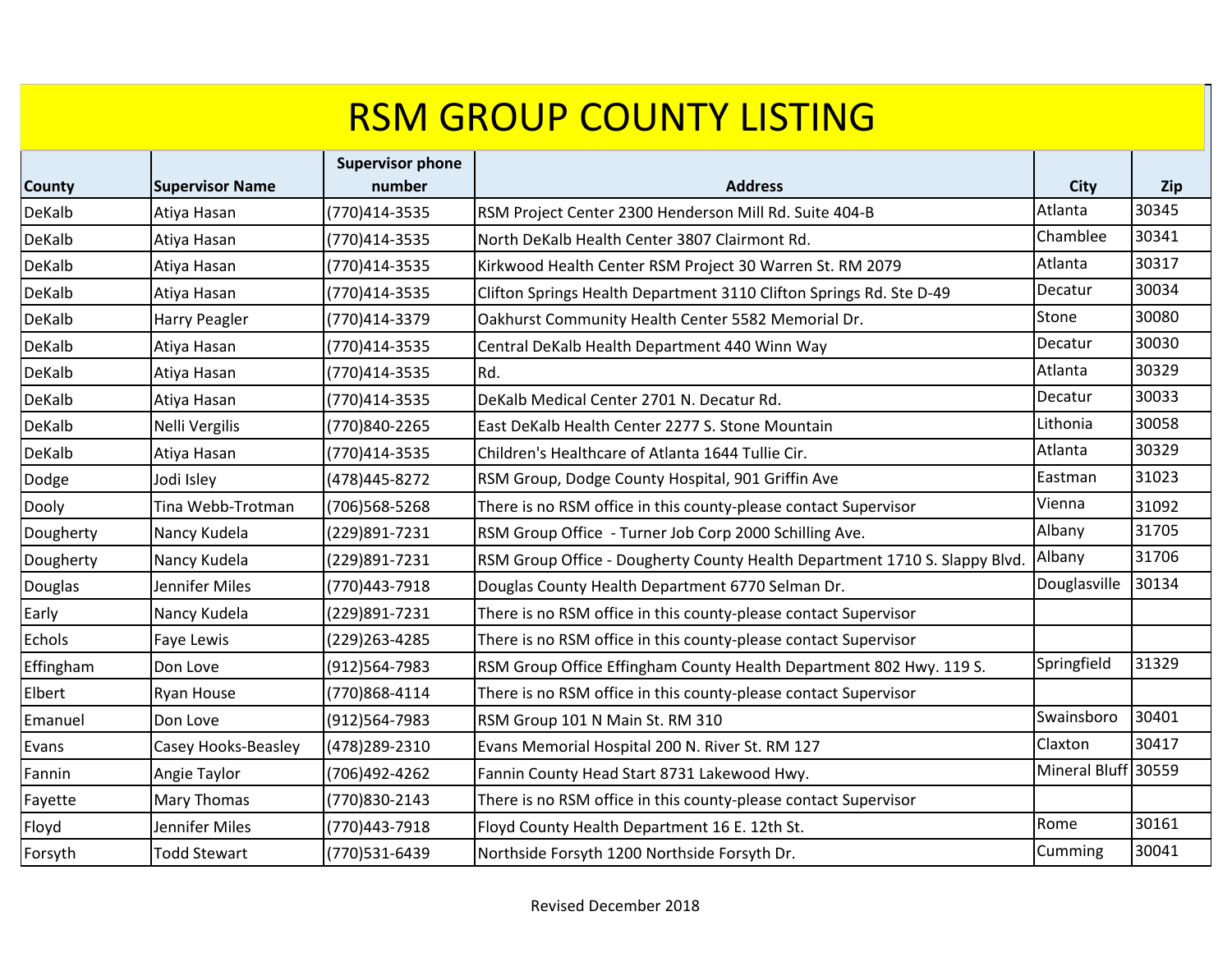| County        | <b>Supervisor Name</b> | <b>Supervisor phone</b><br>number | <b>Address</b>                                                        | City              | <b>Zip</b> |
|---------------|------------------------|-----------------------------------|-----------------------------------------------------------------------|-------------------|------------|
| Franklin      | <b>Todd Stewart</b>    | (770)531-6439                     | There is no RSM office in this county-please contact Supervisor       |                   |            |
| Fulton        | Harry Peagler          | (770)414-3379                     | RSM Office 2300 Henderson Mill Rd. Ste 404-B                          | Atlanta           | 31145      |
| Fulton        | Harry Peagler          | (770)414-3379                     | Hughes Spalding Hospital 36 Jesse Hill JR Dr. SE                      | Atlanta           | 31145      |
| Fulton        | Harry Peagler          | (770)414-3379                     | Northside Hospital Center Point Bldg 1100 Johnson Ferry Rd. Suite 780 | Atlanta           | 30342      |
| Fulton        | Harry Peagler          | (770)414-3379                     | Scottish Rite Hospital 1001 Johnson Ferry Rd.                         | Atlanta           | 30342      |
| Fulton        | Harry Peagler          | (770)414-3379                     | Neighborhood Union Health Center 186 Sunset Ave. RM 143               | Atlanta           | 30314      |
| Fulton        | <b>Harry Peagler</b>   | (770)414-3379                     | Children's Healthcare of Atlanta 1644 Tullie Cir. NE                  | Atlanta           | 30329      |
| Fulton        | Harry Peagler          | (770)414-3379                     | Family Health Centers of GA 865 York Ave.                             | Atlanta           | 30310      |
| Fulton        | Tomekia Jones          | (770)960-2063                     | Life Cycle OB/GYN 2739 Felton Dr.                                     | <b>East Point</b> | 30344      |
| Gilmer        | Angie Taylor           | (706)492-4262                     | Gilmer DFCS, 54 Kiker St.                                             | Ellijay           | 30540      |
| Glascock      | Don Love               | (912)564-7983                     | There is no RSM office in this county-please contact Supervisor       |                   |            |
| Glynn         | Susan Clark            | (912)338-5291                     | Glynn County Health Department 2747 4th St.                           | <b>Brunswick</b>  | 31520      |
| Gordon        | Angie Taylor           | (706)492-4262                     | Gordon Hospital Registration 1035 Red Bud Rd.                         | Calhoun           | 30703      |
| Grady         | Nancy Kudela           | (229)891-7231                     | RSM Group Office - Grady General Hospital 1155 5th St. SE             | Cairo             | 31728      |
| Greene        | Ryan House             | (770)868-4114                     | There is no RSM office in this county-please contact Supervisor       |                   |            |
| Gwinnett      | Nelli Vergilis         | (770)840-2265                     | Bradford Gwinnett Apt. A4 100 Castor Dr.                              | <b>Norcross</b>   | 30071      |
| Gwinnett      | Nelli Vergilis         | (770)840-2265                     | Gwinnett Medical Center 1000 Medical Center Blvd.                     | Lawrencevill      | 30045      |
| Gwinnett      | Nelli Vergilis         | (770)840-2265                     | Norcross Human Service Center 5030 Georgia Bell Ct. RM 5794           | <b>Norcross</b>   | 30093      |
| Habersham     | <b>Todd Stewart</b>    | (770)531-6439                     | There is no RSM office in this county-please contact Supervisor       |                   |            |
| Hall          | <b>Todd Stewart</b>    | (770)531-6439                     | Hall Team, RSM Assistance Group Main Office 4209 Oakwood Rd., Suite 4 | Oakwood           | 30566      |
| Hall          | <b>Alex Martinez</b>   | (770)531-5611                     | North Hub, RSM Assistance Group Office, 4209 Oakwood Rd., Suite 3     | Oakwood           | 30566      |
| Hancock       | Jodi Isley             | (478) 445-8272                    | There is no RSM office in this county-please contact Supervisor       |                   |            |
| Haralson      | Jennifer Miles         | (770)443-7918                     | There is no RSM office in this county-please contact Supervisor       |                   |            |
| <b>Harris</b> | Tina Webb-Trotman      | (706)568-5268                     | There is no RSM office in this county-please contact Supervisor       | Hamilton          | 31811      |
| Hart          | <b>Todd Stewart</b>    | (770)531-6439                     | There is no RSM office in this county-please contact Supervisor       |                   |            |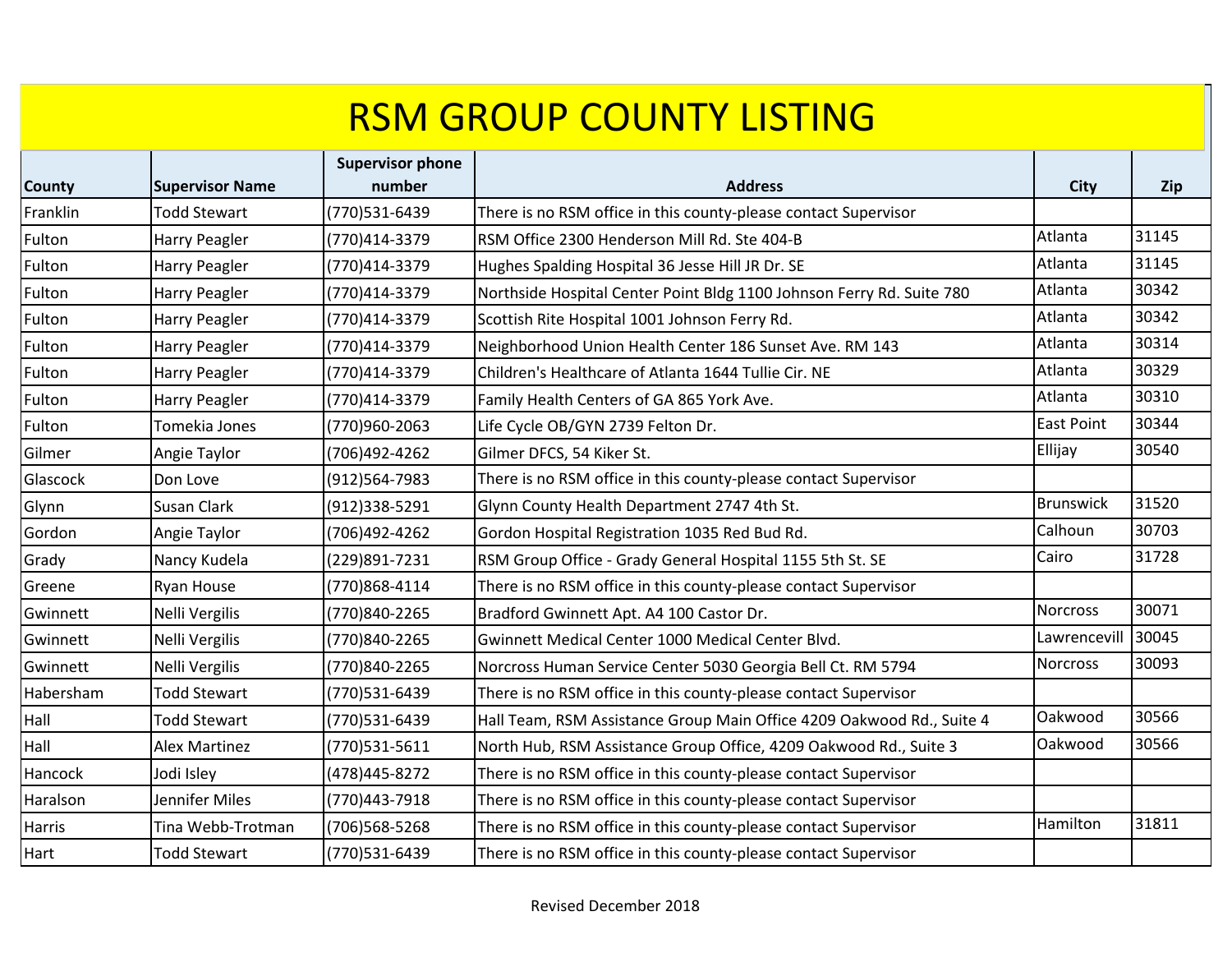| <b>County</b> | <b>Supervisor Name</b> | <b>Supervisor phone</b><br>number | <b>Address</b>                                                                          | <b>City</b>        |            |
|---------------|------------------------|-----------------------------------|-----------------------------------------------------------------------------------------|--------------------|------------|
| Heard         | <b>Mary Thomas</b>     | (770)830-2143                     | There is no RSM office in this county-please contact Supervisor                         |                    | <b>Zip</b> |
|               |                        |                                   |                                                                                         | McDonough          | 30253      |
| Henry         | Tomekia Jones          | (770)960-2063                     | Henry County Health Department 135 Henry Pkwy.                                          |                    |            |
| Houston       | Keyarta Jackson        | (478) 475-8623                    | Houston County Volunteer Clinic 125 Russell Pkwy.                                       | Warner             | 31088      |
| Houston       | Keyarta Jackson        | (478) 475-8623                    | Houston County Health Department 98 Cohen Walker Dr.                                    | Warner             | 31088      |
| Irwin         | <b>Greg Lewis</b>      | (912)632-6201                     | Irwin County Hospital 710 N. Irwin St.                                                  | Ocilla             | 31774      |
| Jackson       | Ryan House             | (770)868-4114                     | There is no RSM office in this county-please contact Supervisor                         |                    |            |
| Jasper        | Jodi Isley             | (478) 445-8272                    | There is no RSM office in this county-please contact Supervisor                         |                    |            |
| Jeff Davis    | <b>Greg Lewis</b>      | (912)632-6201                     | Jeff Davis Health Department 30 E. Sycamore Rd.                                         | Hazelhurst         | 31536      |
| Jefferson     | Don Love               | (912)564-7983                     | There is no RSM office in this county-please contact Supervisor                         |                    |            |
| Jenkins       | Don Love               | (912)564-7983                     | There is no RSM office in this county-please contact Supervisor                         |                    |            |
| Johnson       | Jodi Isley             | (478) 445-8272                    | There is no RSM office in this county-please contact Supervisor                         |                    |            |
| Jones         | Keyarta Jackson        | (478) 475-8623                    | There is no RSM office in this county-please contact Supervisor                         |                    |            |
| Lamar         | <b>Mary Thomas</b>     | (770)830-2143                     | RSM Group Office 122 Westgate Plaza                                                     | Barnesville        | 30204      |
| Lanier        | Faye Lewis             | (229) 263-4285                    | There is no RSM office in this county-please contact Supervisor                         |                    |            |
| Laurens       | Jodi Isley             | (478) 445-8272                    | RSM Group Laurens County DFCS, 904 Claxton Dairy Rd.                                    | Dublin             | 31021      |
| Lee           | Nancy Kudela           | (229)891-7231                     | There is no RSM office in this county-please contact Supervisor                         |                    |            |
| Liberty       | Casey Hooks-Beasley    | (478) 289-2310                    | Liberty Regional Billing & Marketing Bldg. 229 W. General Screven Way RM 113 Hinesville |                    | 31313      |
| Lincoln       | Don Love               | (912)564-7983                     | There is no RSM office in this county-please contact Supervisor                         |                    |            |
| Long          | Casey Hooks-Beasley    | (478) 289-2310                    | No site, please contact Liberty MES Rose Nelson                                         |                    |            |
| Lowndes       | Faye Lewis             | (229)263-4285                     | Lowndes County Health department 206 S. Patterson                                       | Valdosta           | 31601      |
| Lumpkin       | <b>Todd Stewart</b>    | (770)531-6439                     | Lumpkin County Health Department 60 Mechanicsville Rd.                                  | Dahlonega          | 30533      |
| Macon         | Tina Webb-Trotman      | (706)568-5268                     | There is no RSM office in this county-please contact Supervisor                         | Oglethorpe         | 31068      |
| Madison       | <b>Ryan House</b>      | (770)868-4114                     | There is no RSM office in this county-please contact Supervisor                         |                    |            |
| Marion        | Tina Webb-Trotman      | (706)568-5268                     | There is no RSM office in this county-please contact Supervisor                         | <b>Buena Vista</b> | 31803      |
| McDuffie      | Don Love               | (912)564-7983                     | McDuffie DFCS 307 Greenway St.                                                          | Thomson            | 30824      |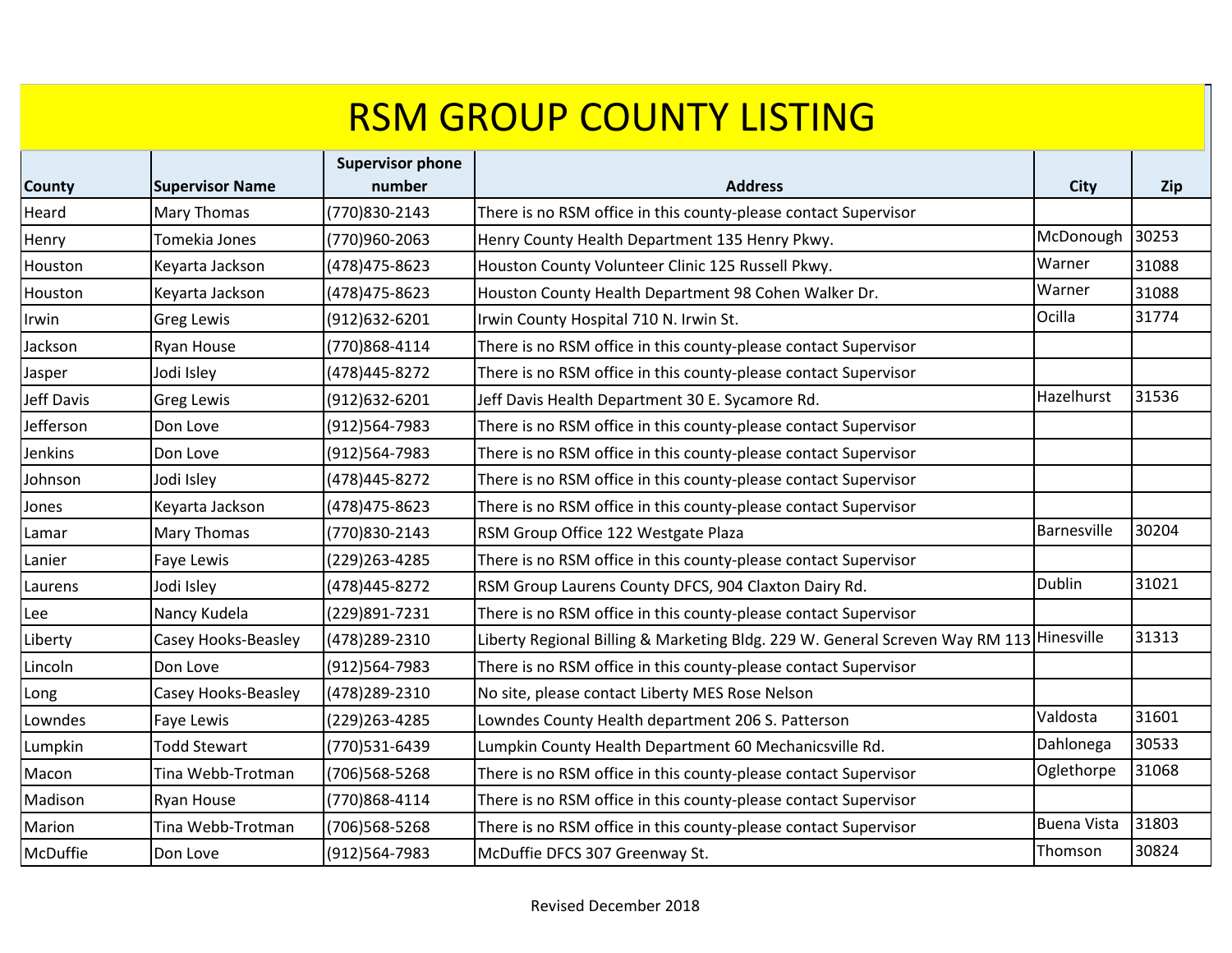| County     | <b>Supervisor Name</b> | <b>Supervisor phone</b><br>number | <b>Address</b>                                                   | <b>City</b>   | Zip   |
|------------|------------------------|-----------------------------------|------------------------------------------------------------------|---------------|-------|
| McIntosh   | Casey Hooks-Beasley    | (478) 289-2310                    | No site in county, please contact Liberty MES Dee Graves-Davids  |               |       |
| Meriwether | <b>Mary Thomas</b>     | (770)830-2143                     | There is no RSM office in this county-please contact Supervisor  |               |       |
| Miller     | Nancy Kudela           | (229)891-7231                     | There is no RSM office in this county-please contact Supervisor  |               |       |
| Mitchell   | Nancy Kudela           | (229)891-7231                     | There is no RSM office in this county-please contact Supervisor  |               |       |
| Monroe     | Keyarta Jackson        | (478) 475-8623                    | There is no RSM office in this county-please contact Supervisor  |               |       |
| Montgomery | <b>Greg Lewis</b>      | (912)632-6201                     | There is no RSM office in this county-please contact Supervisor  |               |       |
| Morgan     | <b>Ryan House</b>      | (770)868-4114                     | There is no RSM office in this county-please contact Supervisor  |               |       |
| Murray     | Angie Taylor           | (706)492-4262                     | There is no RSM office in this county-please contact Supervisor  |               |       |
| Muscogee   | Tina Webb-Trotman      | (706)568-5268                     | RSM Project Office 3575 Macon Rd. Suite 10                       | Columbus      | 31907 |
| Newton     | <b>Ryan House</b>      | (770)868-4114                     | There is no RSM office in this county-please contact Supervisor  |               |       |
| Oconee     | <b>Ryan House</b>      | (770)868-4114                     | Bishop Area Community Center RSM Project 4961 Macon Hwy          | Bishop        | 30621 |
| Ogelthorpe | <b>Ryan House</b>      | (770)868-4114                     | There is no RSM office in this county-please contact Supervisor  |               |       |
| Paulding   | Jennifer Miles         | (770)443-7918                     | Paulding County Health Department 451 Jimmy Campbell Pkwy RM 123 | <b>Dallas</b> | 30132 |
| Peach      | Keyarta Jackson        | (478) 475-8623                    | Peach County Health Department 406 E. Church St.                 | Ft. Valley    | 31030 |
| Pickens    | Angie Taylor           | (706)492-4262                     | There is no RSM office in this county-please contact Supervisor  |               |       |
| Pierce     | Susan Clark            | (912)338-5291                     | Pierce County Health Department 715 Ware St.                     | Blackshear    | 31516 |
| Pike       | <b>Mary Thomas</b>     | (770)830-2143                     | There is no RSM office in this county-please contact Supervisor  |               |       |
| Polk       | Jennifer Miles         | (770)443-7918                     | One Door Polk 425 N. Main St. Suite 5                            | Cedartown     | 30132 |
| Pulaski    | Jodi Isley             | (478) 445-8272                    | There is no RSM office in this county-please contact Supervisor  |               |       |
| Putnam     | Jodi Isley             | (478) 445-8272                    | RSM Group Putnam County Health Department 117 Putnam Dr. Suite C | Eatonton      | 31024 |
| Quitman    | Tina Webb-Trotman      | (706)568-5268                     | There is no RSM office in this county-please contact Supervisor  | Georgetown    | 39854 |
| Rabun      | <b>Todd Stewart</b>    | (770)531-6439                     | There is no RSM office in this county-please contact Supervisor  |               |       |
| Randolph   | Tina Webb-Trotman      | (706)568-5268                     | There is no RSM office in this county-please contact Supervisor  | Cuthbert      | 39840 |
| Richmond   | Don Love               | (912)564-7983                     | First Stop/Kroc Center 1765 Broad St.                            | Augusta       | 30903 |
| Rockdale   | Tomekia Jones          | (770)960-2063                     | Rockdale County Health Department 985 Taylor St. SW              | Conyers       | 30012 |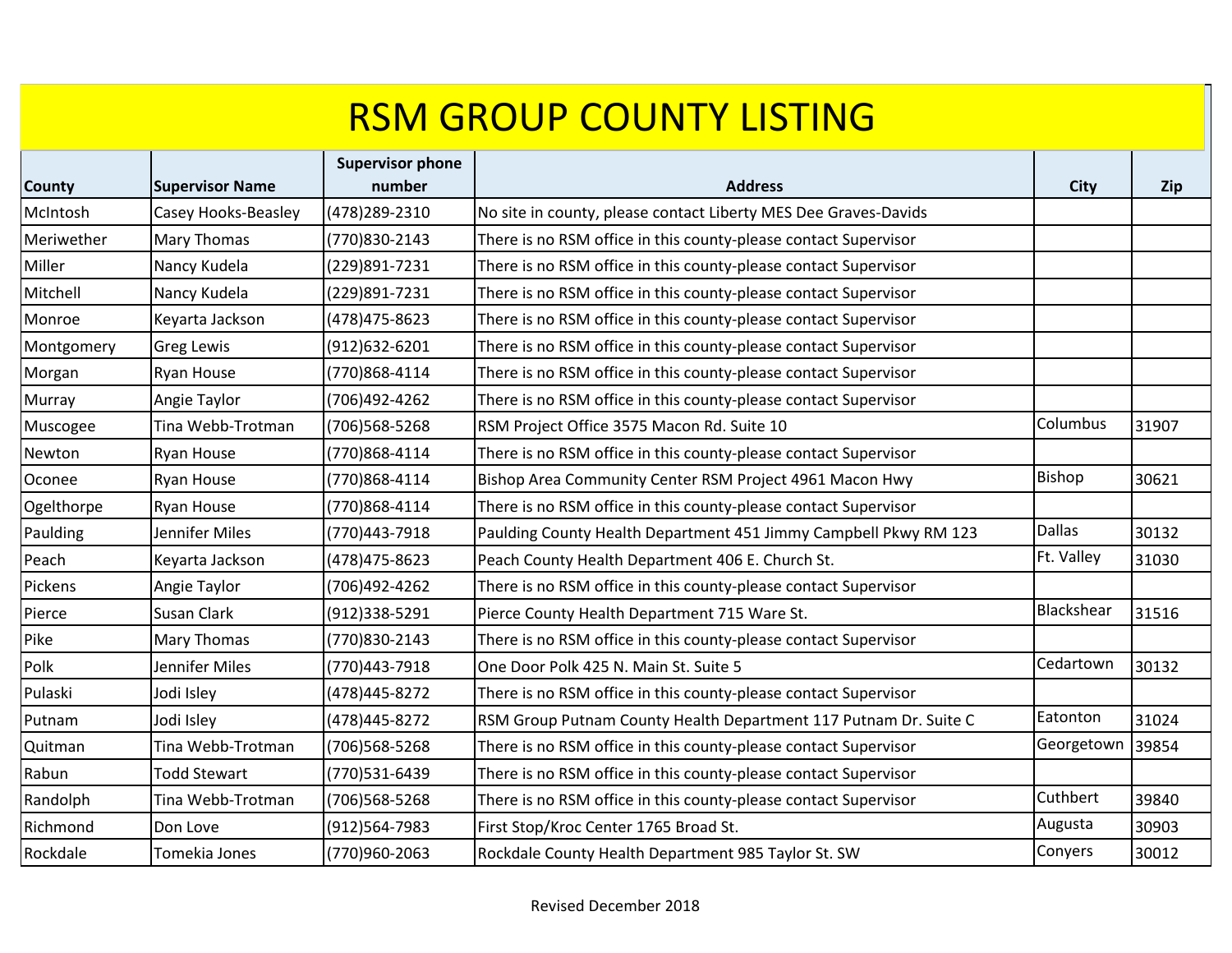| County     | <b>Supervisor Name</b> | <b>Supervisor phone</b><br>number | <b>Address</b>                                                     | <b>City</b>          | <b>Zip</b> |
|------------|------------------------|-----------------------------------|--------------------------------------------------------------------|----------------------|------------|
| Schley     | Tina Webb-Trotman      | (706)568-5268                     | There is no RSM office in this county-please contact Supervisor    | Ellaville            | 31806      |
| Screven    | Don Love               | (912)564-7983                     | Screven County Health Department 416 Pine St.                      | Sylvania             | 30467      |
| Seminole   | Nancy Kudela           | (229)891-7231                     | There is no RSM office in this county-please contact Supervisor    |                      |            |
| Spalding   | <b>Mary Thomas</b>     | (770)830-2143                     | There is no RSM office in this county-please contact Supervisor    |                      |            |
| Stephens   | <b>Todd Stewart</b>    | (770)531-6439                     | There is no RSM office in this county-please contact Supervisor    |                      |            |
| Stewart    | Tina Webb-Trotman      | (706)568-5268                     | There is no RSM office in this county-please contact Supervisor    | Lumpkin              | 31815      |
|            |                        |                                   |                                                                    | Americus             |            |
| Sumter     | Tina Webb-Trotman      | (706)568-5268                     | 217 Forrest St.                                                    | Talbotton            | 31709      |
| Talbot     | Tina Webb-Trotman      | (706)568-5268                     | There is no RSM office in this county-please contact Supervisor    |                      | 31827      |
| Taliaferro | Don Love               | (912)564-7983                     | There is no RSM office in this county-please contact Supervisor    |                      |            |
| Tattnall   | Casey Hooks-Beasley    | (478) 289-2310                    | No site in county, Tattnall covered by Evans MES Martina Rodriguez |                      |            |
| Taylor     | Tina Webb-Trotman      | (706)568-5268                     | There is no RSM office in this county-please contact Supervisor    | <b>Butler</b>        | 31904      |
| Telfair    | <b>Greg Lewis</b>      | (912)632-6201                     | Telfair Community Center 713 Telfair Ave.                          | McRae                | 31055      |
| Terrell    | Nancy Kudela           | (229)891-7231                     | There is no RSM office in this county-please contact Supervisor    |                      |            |
| Thomas     | Nancy Kudela           | (229)891-7231                     | RSM Group Office 902 Cairo Rd.                                     | Thomasville          | 31792      |
| Tift       | <b>Greg Lewis</b>      | (912)632-6201                     | Tift County Health Department 305 E. 12th St.                      | Tifton               | 31794      |
| Toombs     | Casey Hooks-Beasley    | (478) 289-2310                    | Toombs County Health Department 714 NW Broad St.                   | Lyons                | 30436      |
| Towns      | Angie Taylor           | (706)492-4262                     | There is no RSM office in this county-please contact Supervisor    |                      |            |
| Treutlen   | Casey Hooks-Beasley    | (478) 289-2310                    | Treutlen County Health Department 5614 N. Third St.                | Soperton             | 30457      |
| Troup      | Mary Thomas            | (770)830-2143                     | <b>Cancer Clinic 1st FL</b>                                        | LaGrange             | 30240      |
| Turner     | <b>Greg Lewis</b>      | (912)632-6201                     | There is no RSM office in this county-please contact Supervisor    |                      |            |
| Twiggs     | Jodi Isley             | (478) 445-8272                    | RSM Group Twiggs County Health Department 301 Main St.             | Jeffersonville 31044 |            |
| Union      | Angie Taylor           | (706)492-4262                     | There is no RSM office in this county-please contact Supervisor    |                      |            |
| Upson      | Mary Thomas            | (770)830-2143                     | RSM Group Office 715 Andrews Dr. RM 22                             | Thomaston            | 30286      |
| Walker     | Angie Taylor           | (706)492-4262                     | There is no RSM office in this county-please contact Supervisor    | Ringgold             | 30736      |
| Walton     | <b>Ryan House</b>      | (770)868-4114                     | There is no RSM office in this county-please contact Supervisor    |                      |            |